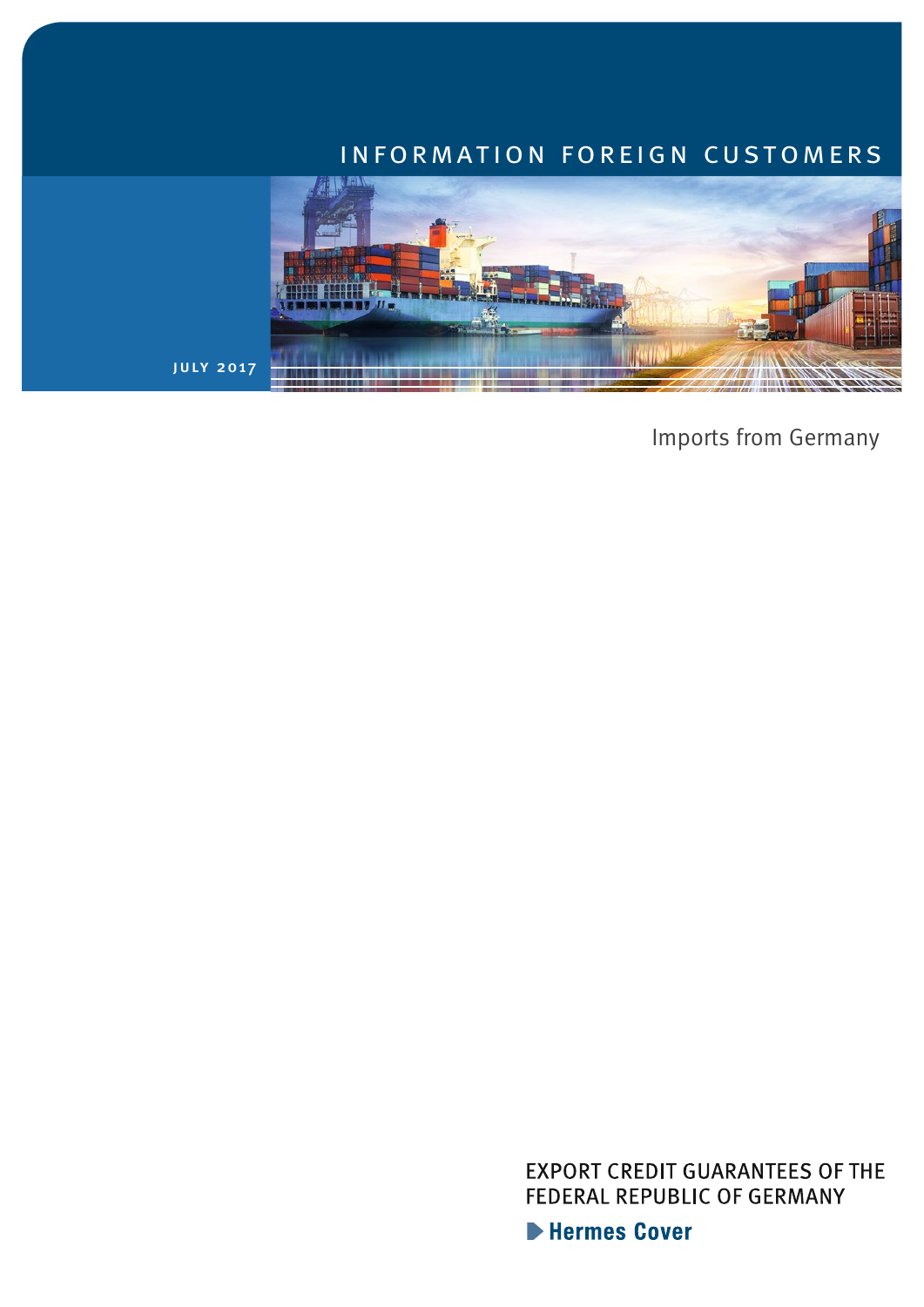#### ▶ Imports from Germany

Do you import goods or services from Germany? In this case the Export Credit Guarantees of the Federal Republic of Germany – also known as Hermes Cover – may make the transaction of your entire import business easier. They do not only support German exporting companies but you can also benefit from them: Hermes Cover offers many possibilities to minimize the risks to your German business partner and consequently additional financing opportunities for both of you. For example, it is easier for your German supplier to extend a supplier credit to you, or a bank grants you a buyer credit so that you need not pay for the goods or any services as soon as you receive them. At the same time your German exporter or the lending bank are protected against political and commercial risks.

Export credit guarantees make it easier for you to purchase German goods, which are of top quality by international standards and can be exactly tailored to your needs due to the high degree of specialization. They support the establishment of new business relations with German exporters because such relations are put on a sound base right from the beginning.

This brochure will provide answers to some basic questions regarding Hermes Cover and the chances that arise for you.

#### processing of export credit guarantees

The Federal Republic of Germany has mandated Euler Hermes Aktiengesellschaft (Euler Hermes) with the management of the export credit guarantee scheme.

Euler Hermes prepares the application of your exporter or the lending bank for a decision on cover. Main criteria for the granting of cover are whether a transaction is eligible for support and the risk involved is justifiable. The Federal Ministry for Economic Affairs and Energy, which has the lead function, decides on an application for cover in the Interministerial Committee with the approval of the Federal Ministry of Finance and after agreement has been reached in consultation with the Federal Foreign Office and the Federal Ministry for Economic Cooperation and Development.

In addition to representatives of these four ministries staff of Euler Hermes as well as experts from industry, the banking sector and institutions which play an important role for the exporting industry take part in these meetings as advisors. Thus it is ensured that the decisions are in line with the exporters' practical needs.

#### decision-making procedure

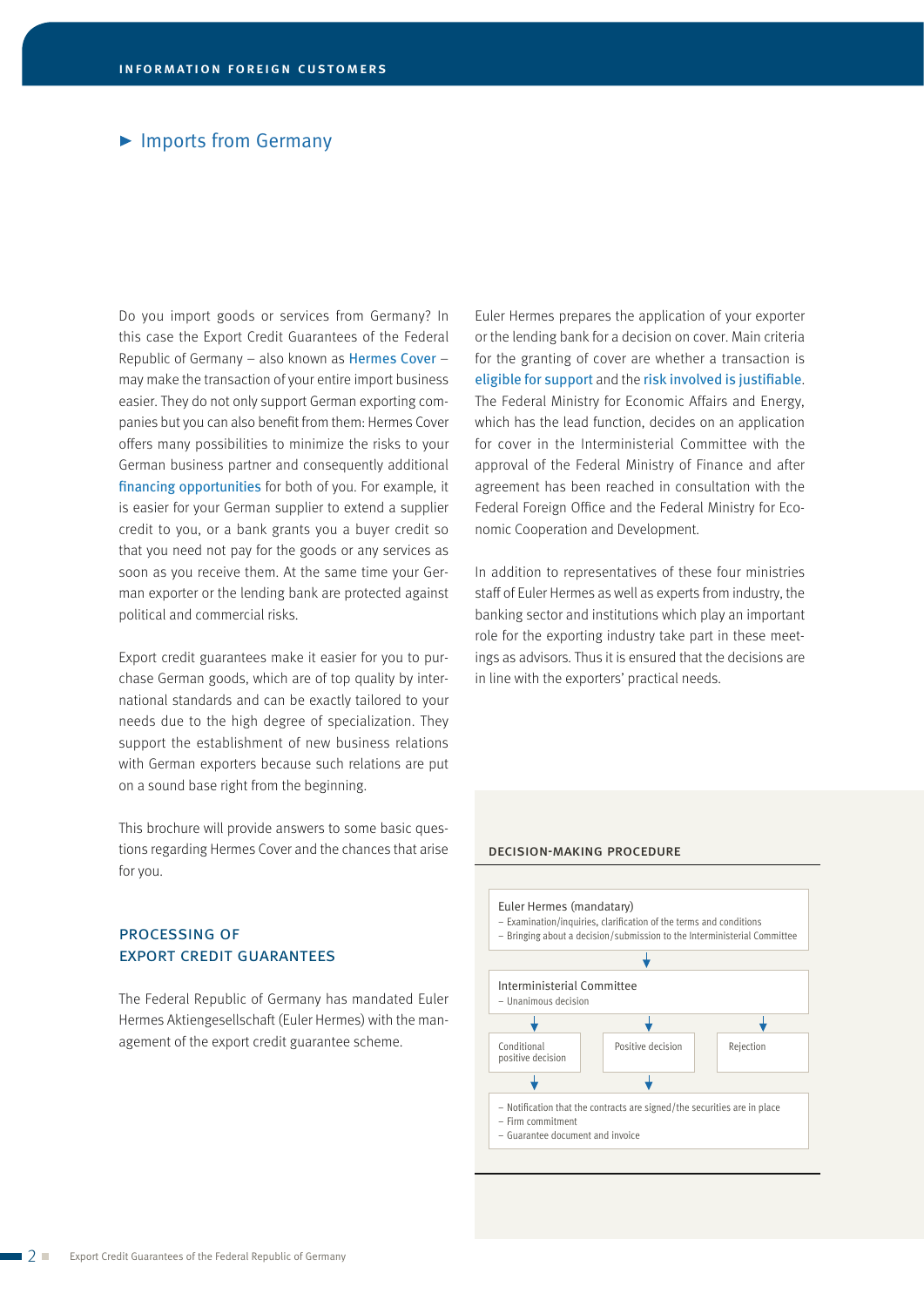#### interministerial committee for export guarantees (imc)

#### Ministries

- $\triangleright$  BMWi Federal Ministry for Economic Affairs and Energy lead function –
- $\triangleright$  BMF Federal Ministry of Finance
- ► AA Federal Foreign Office
- ► BMZ Federal Ministry for Economic Cooperation and Development

#### Mandatary

 $\blacktriangleright$  Euler Hermes Aktiengesellschaft

#### Experts

- $\blacktriangleright$  representatives of exporting industry and the banking sector
- $\triangleright$  KfW
- @ AKA Ausfuhrkredit-Gesellschaft mbH
- $\blacktriangleright$  Federal Audit Office

#### transactions on short credit terms

When raw materials, semi-finished goods, components, consumer goods and spare parts are supplied, only credit periods of up to six months are normally accepted for the granting of Hermes Cover. For high-value components and consumer durables credit periods of up to 12 months, in exceptional cases of up to two years, may be acceptable. For recurring supplies at short payment terms the export credit guarantee scheme offers costeffective and straightforward Wholeturnover Policies and revolving guarantees to the German exporters. But it goes without saying that single transactions can also be covered.

However, Hermes Cover for transactions at short credit terms is available to German exporters only if your company is domiciled outside the EU or the OECD core countries. Cover of export business at short credit terms in EU or OECD core countries is regarded as marketable because private insurance companies offer sufficient insurance facilities. Therefore the Federal Government is not allowed to offer cover for this type of business.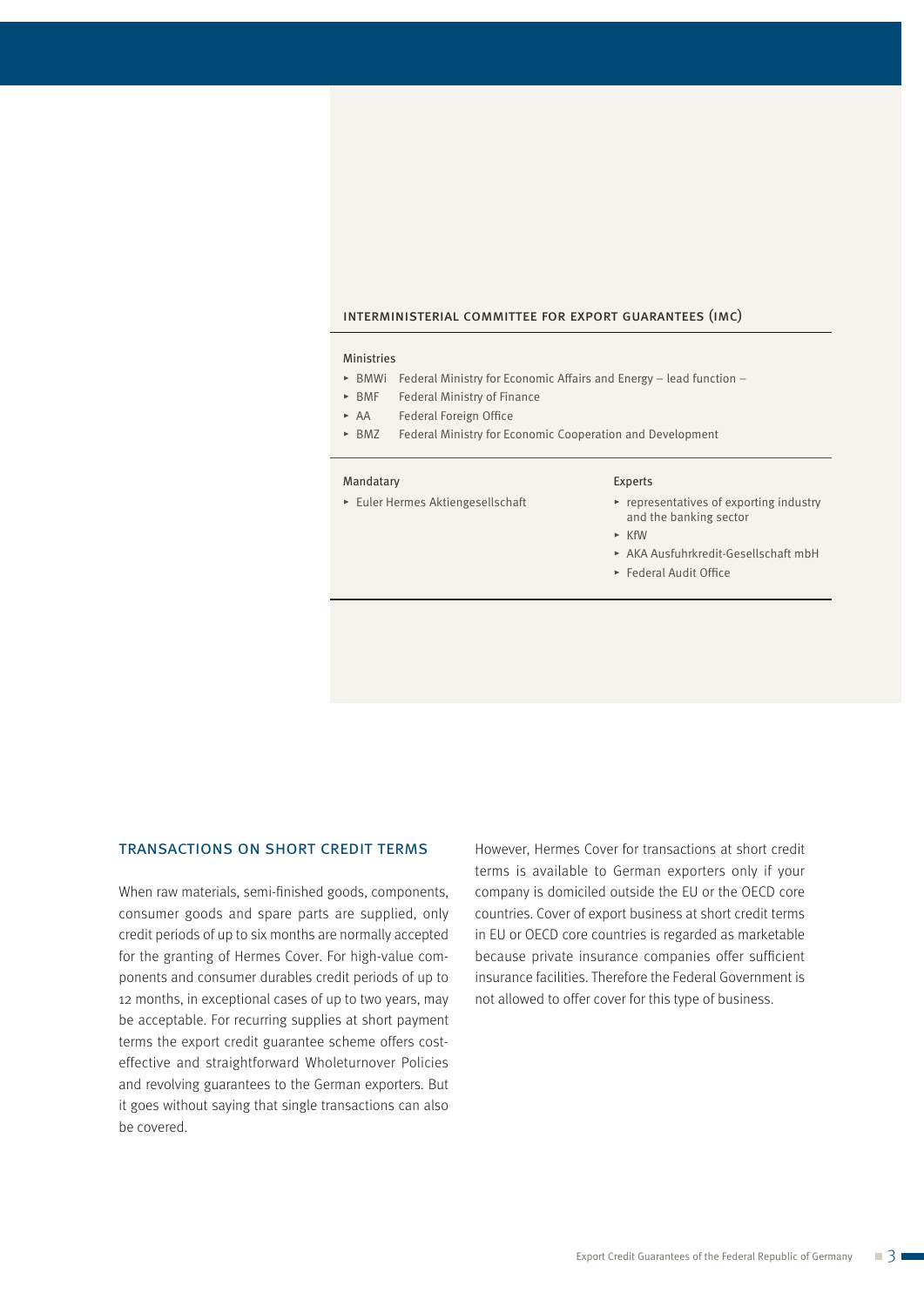## ▶ Imports from Germany

## transactions on medium and long credit terms

Export transactions with an agreed credit term of up to five years are classified as medium-term business. Longterm credits may have repayment terms of up to 12 years – in exceptional cases up to 18 years. For these types of business a wide range of customized single transaction guarantees is available. You will learn more about the two most important forms of cover – supplier credit cover and buyer credit cover – in this section.

As a rule a down-payment amounting to 15% of the contract value and payment of the remaining 85% in at least semi-annual instalments are required for transactions with credit terms of more than one year.

#### how does supplier credit cover work?

If your business partner grants you a payment term with a due date, he can insure this credit with a supplier credit guarantee. The business transaction will become more attractive for you if the German exporter can transfer his risk of bad debt losses and grant you a longer period for payment. In some cases the German exporter may have no alternative but to do this in order to obtain funding from his bank for himself. However, for the granting of a Supplier Credit Guarantee, it is important that you assist in the process by making all required documents available to our partner.

#### WHAT ARE THE ADVANTAGES of buyer credit cover?

Export transactions at medium and long credit terms are frequently financed through a bank by means of a buyer credit. Normally, your German business partner will be able to arrange such a credit – do not hesitate to ask him! The German bank (but also certain foreign banks as well as all German subsidiaries of foreign banks) will grant you or a bank in your country a credit with which the purchase price you owe to the German supplier will be paid immediately upon delivery of the goods or when the rendering of services commences. Thus the pressure on the German exporter's balance sheet will be relieved straightaway – hence the buyer credit will always have



contractual relationship in case of a medium-term supplier credit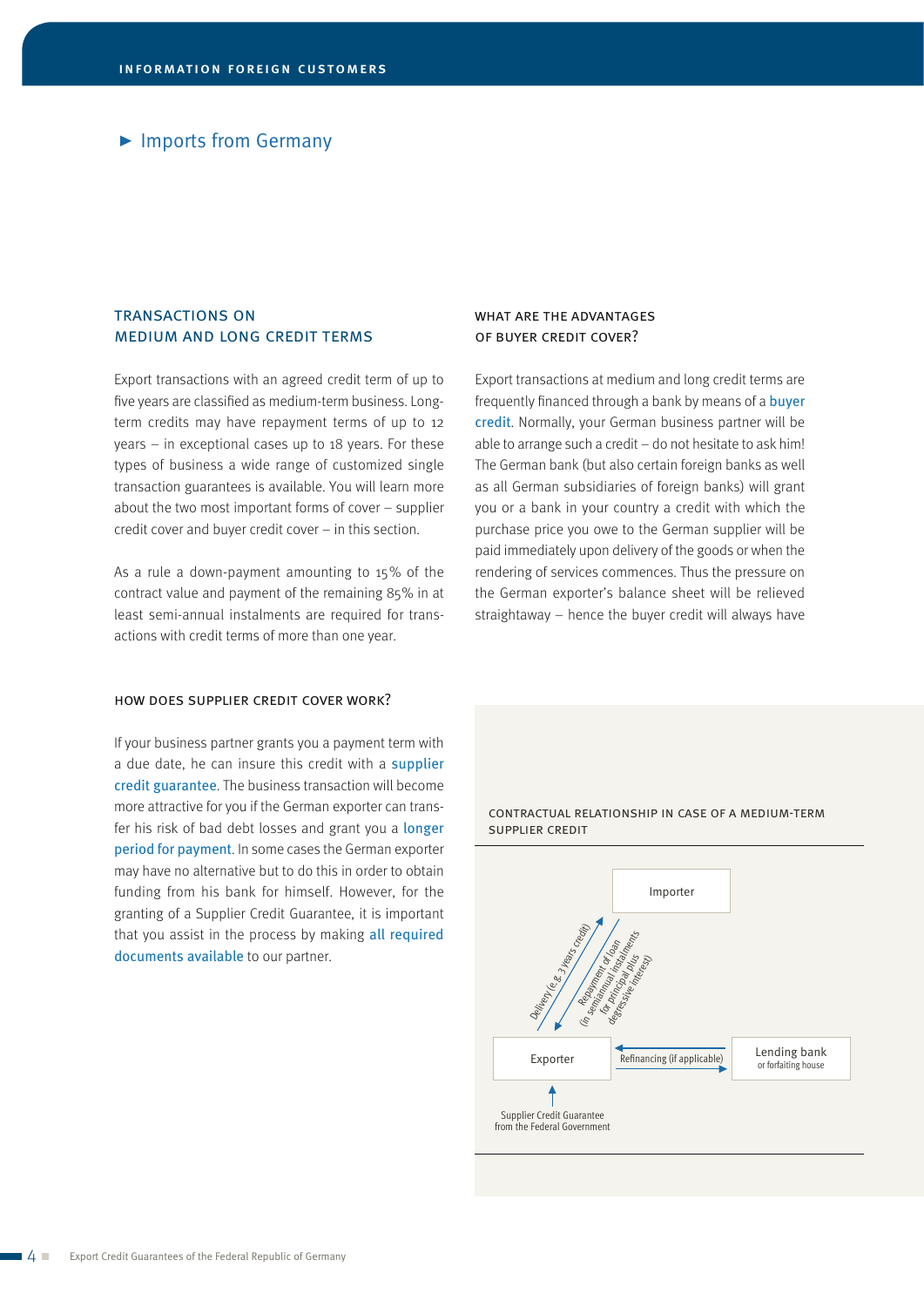a positive effect on his liquidity. This is the key advantage for the German exporter because, in contrast to a supplier credit where he grants you a period for payment, he need not refinance himself. You may frequently benefit from longer credit repayment terms when a bank is involved.

Buyer credit cover protects against a possible nonpayment of your loan for commercial or political reasons – for example insolvency or war-like events in your country. Frequently, banks will only grant a buyer credit if the Federal Government provides a corresponding guarantee. Thus the commitment for cover may be decisive for your import transaction to materialize.

Exporter Importer Lending bank Payment of purchase price on delivery Buyer Credit Guarantee from the Federal Government Letter of Undertaking Loan agreement Repayment of load Devi<sub>llen</sub>en

contractual relationship in case of a "simple"

buyer credit

However, buyer credit cover will require a vetting of the transaction. For that both the current situation in your country and your company's creditworthiness are material. In order to ensure a swift and smooth investigation, you should by all means make any information material that may be requested completely available at the earliest possible.

## to what extent can local subcontractors be involved?

Supplies and services which originate in your country and are incorporated in the transaction to be financed on medium or long term are generally referred to as "local costs". In principle they can be included in Hermes Cover together with goods and services imported from Germany if they are directly linked to your import transaction as part of your debt. This enables you to continue to cooperate with local subcontractors which will be very advantageous for you with regard to an easier handling of your import business.

Pursuant to the OECD rules credit terms may be applied to local costs amounting up to 23% of the total value of the contract – these are an extra 30% of local costs in terms of the contract value of the imported goods. In the event that the necessary local costs exceed this percentage, they can only be included in the cover if you agree cash payment terms. Additional conditions may result from the cover policy that applies to a specific country.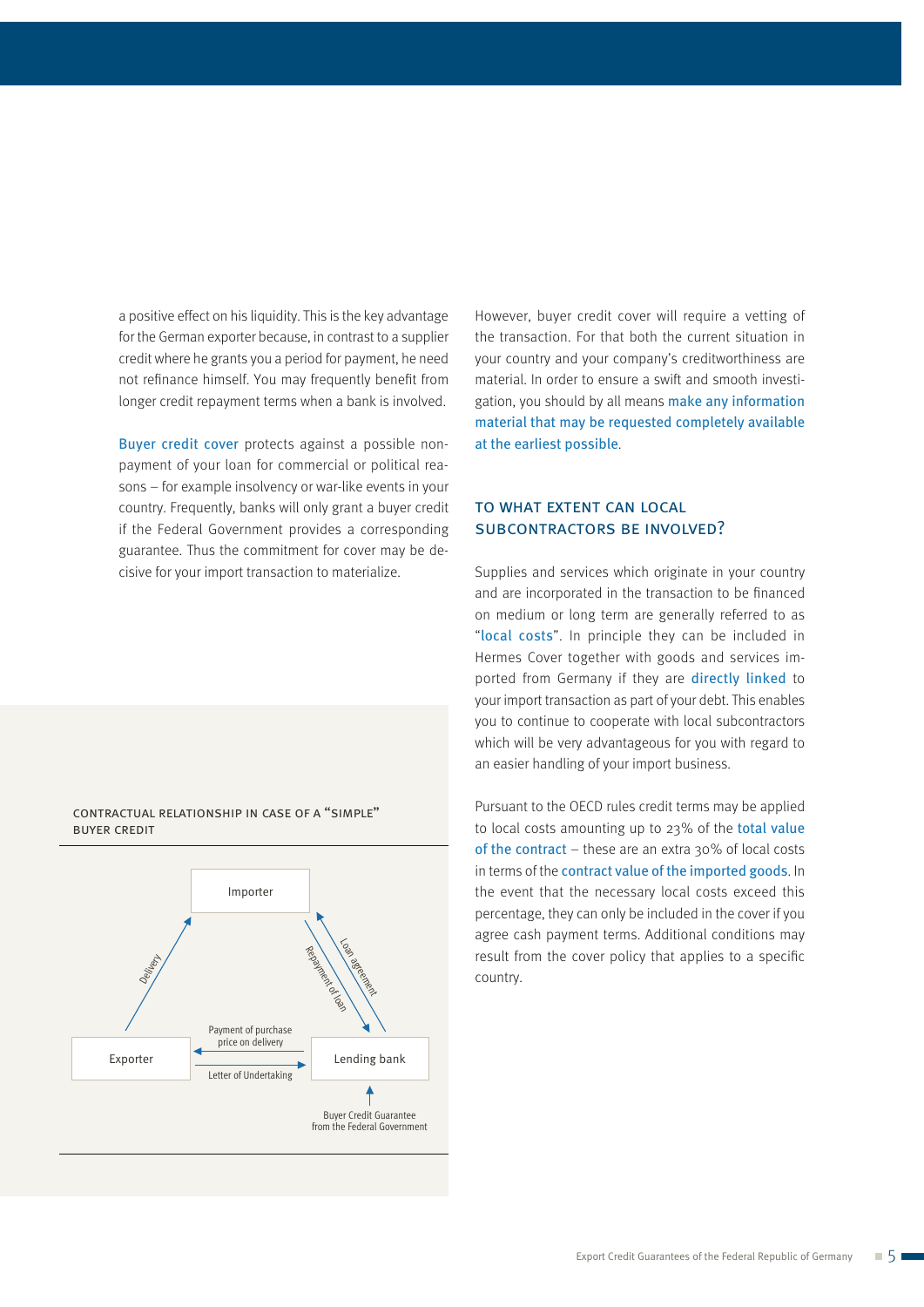## ▶ Imports from Germany

## inclusion of supplies from third countries

Besides, it is possible to a certain extent to include goods which originate neither in Germany nor in your country in the supplies and their funding (so-called foreign content). In principle supplies of goods worth up to 49% of the contract value are permissible. But higher amounts may also be feasible.

#### WHAT KIND OF INFORMATION IS REQUIRED?

In order to be able to judge whether you as importer of goods or services will be able to meet your contractual obligations, experts will assess your creditworthiness. The more detailed the information you provide is, the swifter a decision can be taken. Our assessment will be based on credit reports from banks, information from credit reference agencies and other export credit agencies. Besides, the Federal Government also resorts to reports from German embassies and your company's business plans especially in connection with major projects. For structured finance transactions projected income statements from banks are required in addition.

When your creditworthiness is assessed, your company's size, business strategy, market position and, if applicable, position within a major group of companies are taken into account in addition to a lot of other indicators. However, the assessment focuses on your **balance** sheet, your assets, your financial position and your profits during the past three years. Your net worth, your estimated liquidity and your refinancing possibilities are also taken into account as criteria for the decision on the granting of Hermes Cover.

Finally, information about other exporters' payment experience with your company will complete the creditworthiness analysis.

#### security interests

In some cases additional collateral may be required in order to secure your German business partner's claim to payment. For this various different security interests will be considered depending on the type and scope of the contract and on your creditworthiness.

A purchase agreement may be secured with bills of exchange, which should be guaranteed if required. Besides, it may be necessary that you grant your business partner the right to retain the title of ownership or to create a lien on the goods supplied.

Moreover a payment guarantee from another company, a bank guarantee, a letter of credit, a guarantee from the state or a letter of support may be required in some cases.

#### WHAT WILL HAPPEN TO YOU if a loss occurs?

If, despite all your efforts, you are unable to meet your payment obligations when they fall due, the exporter or the bank will, under certain circumstances, be indemnified for the loss. At the same time you, the experts of Euler Hermes and your German business partner will jointly try to find a mutually acceptable solution for the discharge of the debt. Such a solution could be in particular the extension of the payment terms.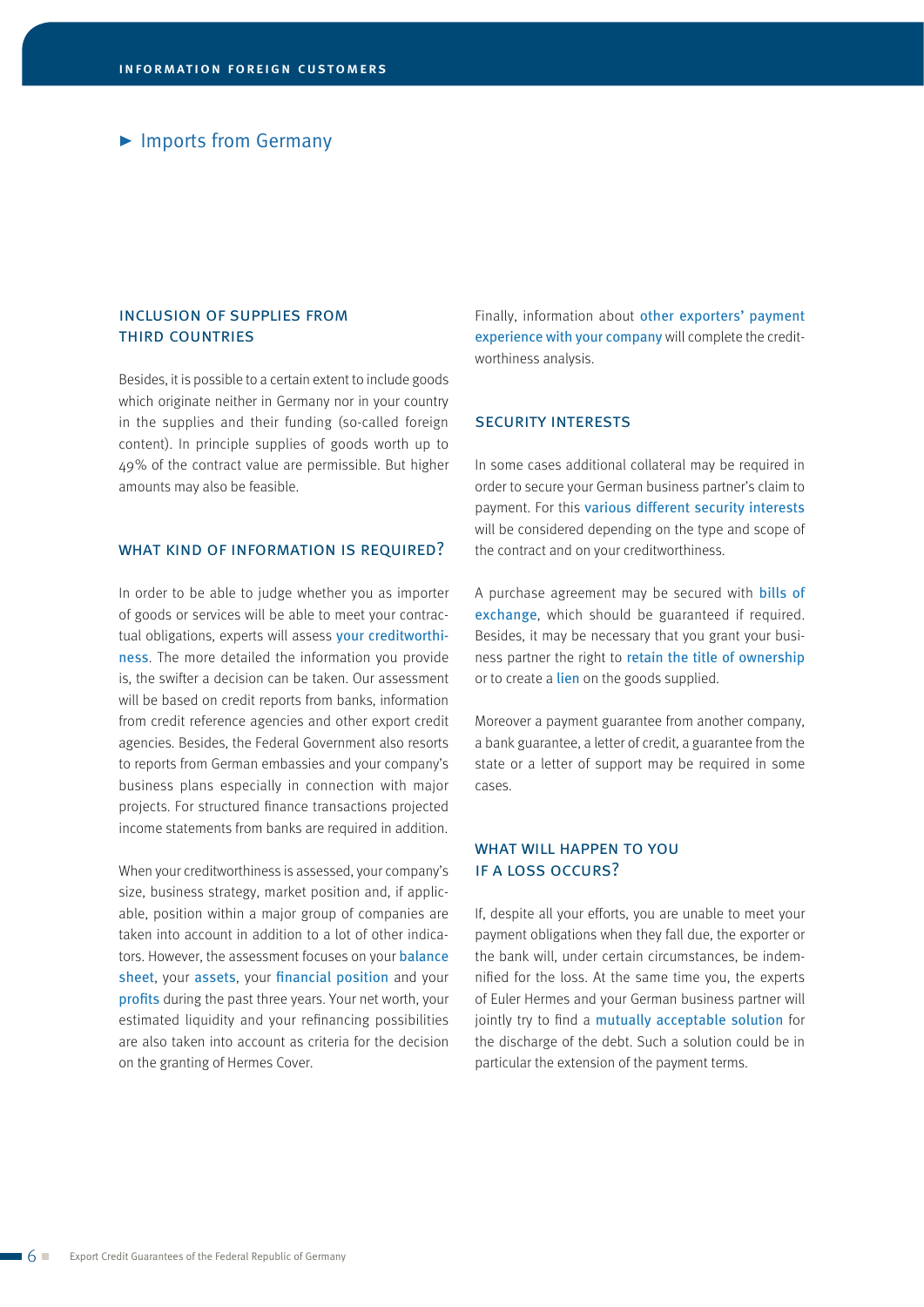#### Hermes Cover…

- $\blacktriangleright$  makes imports possible
- $\blacktriangleright$  enhances the terms of payment
- $\triangleright$  supports delivery of customized products
- $\triangleright$  can also include local costs
- $\blacktriangleright$  secures also local currency transactions
- ...has many advantages for your trade relations

If, however, all efforts to negotiate a solution fail, legal action will ultimately be taken. Indemnification payments are made with German taxpayers money – for this reason the Federal Republic is not in a position to be accommodating when it comes to settle losses.

You should also bear in mind that a payment default will severely restrict future cover for your imports from Germany or render it altogether impossible. Besides, the export credit agencies of other countries (of the Berne Union) inform each other about payment defaults of foreign customers. This will have the consequence that the export credit agencies of other countries will also restrict cover.

### **ADVICE**

You will find more detailed information on the Internet at www.agaportal.de > English

Besides, the employees of Euler Hermes Aktiengesellschaft will be pleased to answer any questions you may have on the phone. Please do not hesitate to contact them at: +49 (0)40/88 34-90 00.